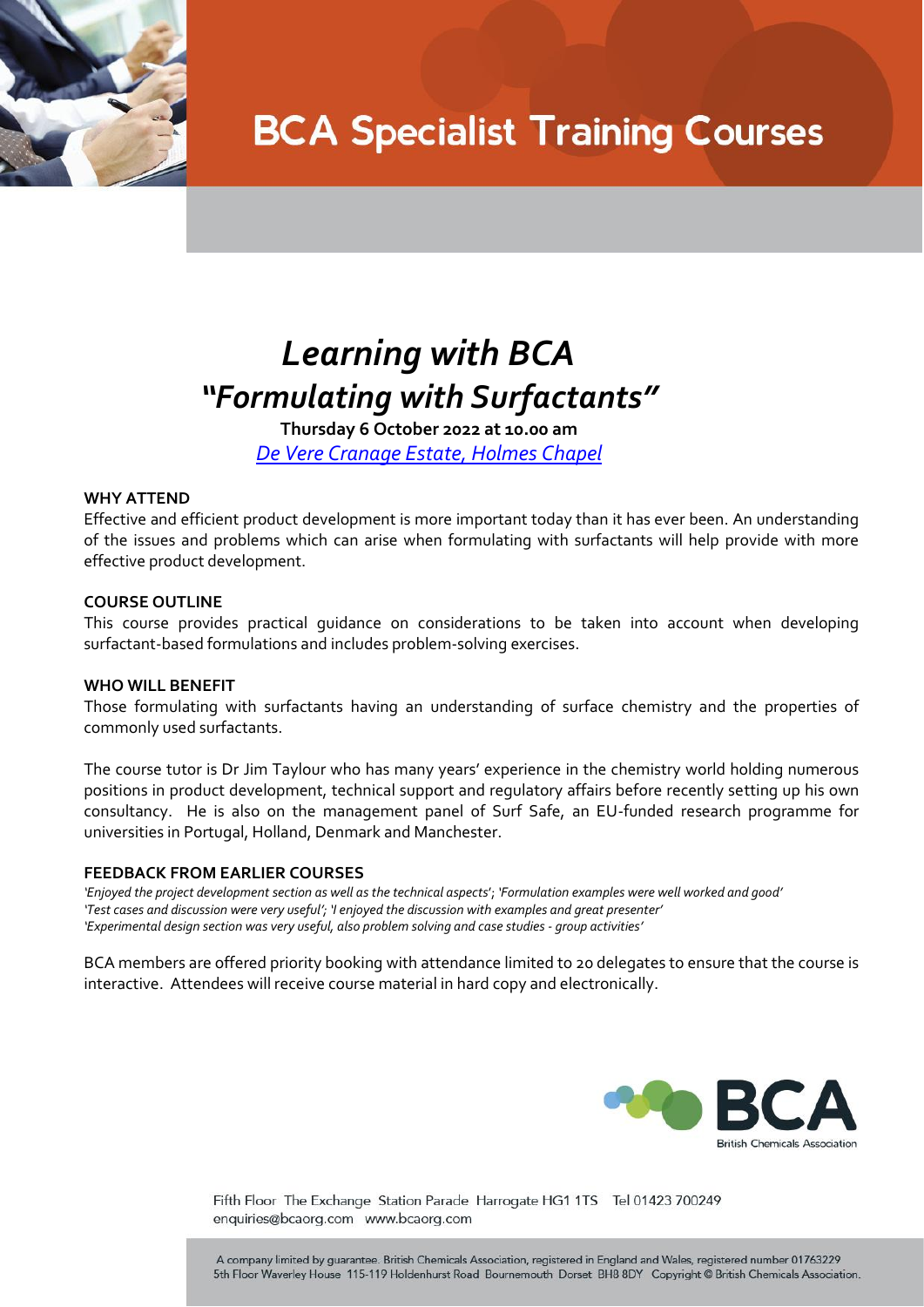

# **BCA Specialist Training Courses**

### *"Formulating with Surfactants"* **Thursday 6 October 2022**

### 09.30 Registration and refreshments **Why formulation?** *Including* - Background to formulation - Definition of formulation – outline of application and storage tests - Delivery methods (tablets, dispersions, emulsion, gels, foams and powders) **Surfactants Type**  *Including -* Different effects within groups, structure composition effects - Multi-functionality - Synergies and otherwise **Hydrotropes and co solvents**  *Including* - Functions and role - Selection of hydrotrope and co solvent Lunch **Environmental and Regulatory Influences** *Including* - Implications on raw material choice and end use **Principles of Formulation**  *Including -* Structural characteristics eg physical form, RH, pH, ionic strength, effect on storage and dispensability - Common formulation problems and their resolution, eg separation of liquid formulations on storage at low or elevated temperatures, viscosity problems and the formulation of stable built liquids **Experimental Design Cost Effectiveness and Manufacturing Issues** *Including* - Raw materials - Production considerations **Test Cases and Panel Discussion**  *Including -* Specific examples to demonstrate particular problems

- Examples of solutions to problems
- Panel discussion

16.00 Close



Fifth Floor The Exchange Station Parade Harrogate HG1 1TS Tel 01423 700249 enquiries@bcaorg.com www.bcaorg.com

A company limited by guarantee. British Chemicals Association, registered in England and Wales, registered number 01763229 5th Floor Waverley House 115-119 Holdenhurst Road Bournemouth Dorset BH8 8DY Copyright @ British Chemicals Association.